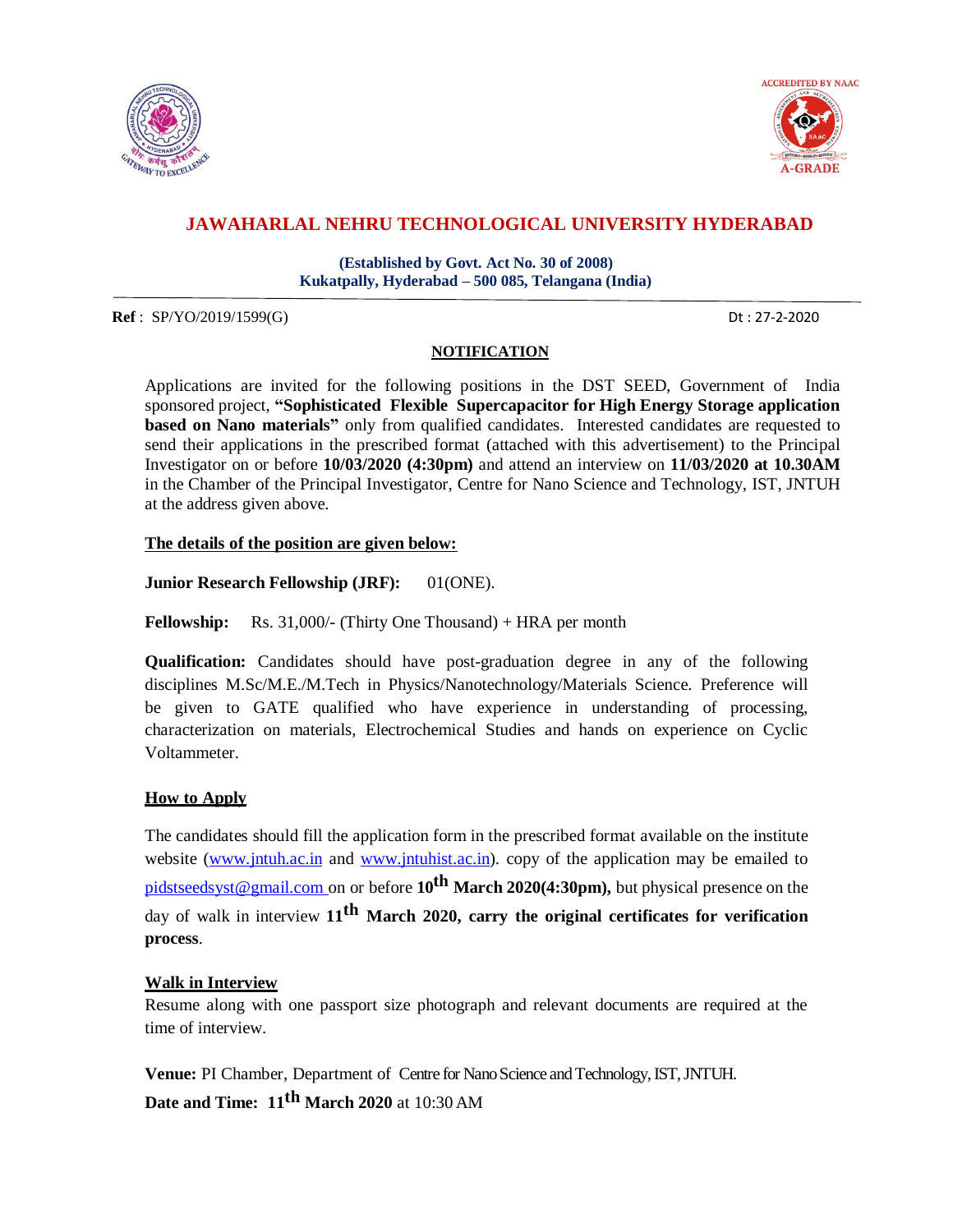### **About the project:**

Now a days people are depending on electrical energy sources for each and every application, using the devices like smart phone, watches, Uninterrupted power supply, scientific calculators and applications which requires high power pulses came to limelight. presently energy seems to be ever increasing demand for households and industries who require extreme energy to be stored and delivered at any time. Existing production of energy face some problems, the clime of the increasing environment pollution and drain of fossil fuels. Renewable energy sources also infeasible along the year so necessitous to develop clean, efficient, safe and economically sophisticated methods to store energy.

To overcome the consequences traditional ways are hybrid storage methods like Batteries, fuel cells and Supercapacitors (SCs). SCs are emerging and rapidly developing electrical energy storage technology that provides significant robustness and efficiency benefits over alternative energy storages. SCs have very high capacity and a low internal resistance, that are capable to store and deliver energy at relatively vast rates as compared to batteries.

Current problem is important because the future is mostly depends on the hybrid energy storage devices to store electrical energy and release when it required. Solving the problem produce sophisticated energy storing devices with removal of existing challenges.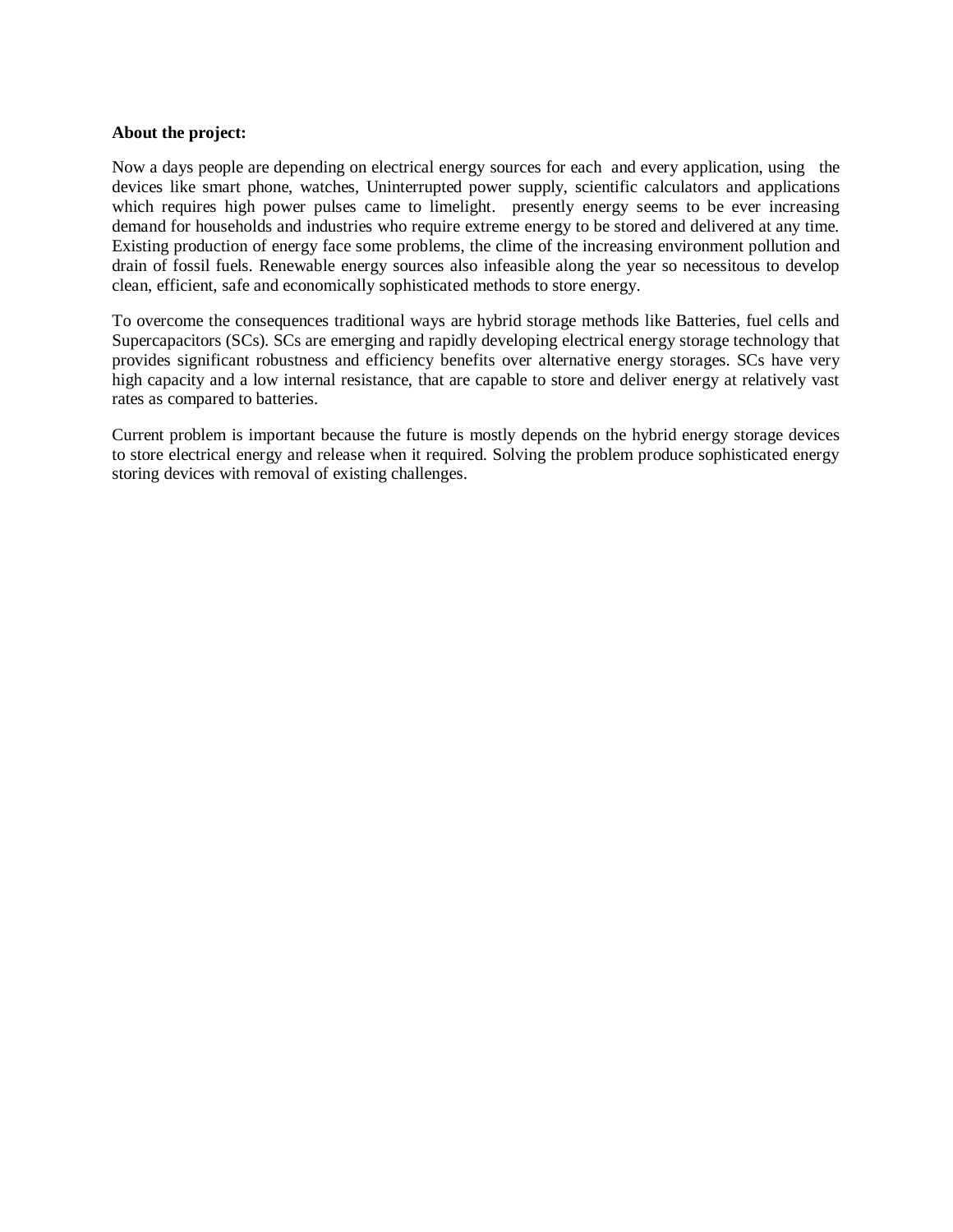# **Proforma of application for the post In the DST sponsored project**

# **APPLICATION FORM**

**For the position of JRF to work in the DST sponsored project [Project No.** SP/YO/2019/1599(G)**]**

PHOTO

Post Applied for: --------------------------------

- **1. Name in Full:**
- **2. Gender:**
- **3. Date of Birth:**
- **4. Place of Birth:**
- **5. Nationality:**
- **6. Domicile state:**
- **7. Mother's Name:**
- **8. Father/Husband's Name:**
- **9. Address for Correspondence:**
- **10. Permanent Address:**
- **11. Telephone(with STD code)**
- **12. Mobile:**
- **13. Email Address (Compulsory):**
- **14. Specific Category:**
- **15. Educational Qualification:**

| S.<br>N <sub>0</sub> | <b>Examination Passed</b> | University/<br><b>Board</b> | Year of<br><b>Passing</b> | Division/<br>grade | $\frac{6}{6}$<br>marks | Subjects taken |
|----------------------|---------------------------|-----------------------------|---------------------------|--------------------|------------------------|----------------|
|                      |                           |                             |                           |                    |                        |                |
|                      |                           |                             |                           |                    |                        |                |
|                      |                           |                             |                           |                    |                        |                |
|                      |                           |                             |                           |                    |                        |                |

Percent conversion of grade should be specified and the proof of conversion factor should be shown at the time of interview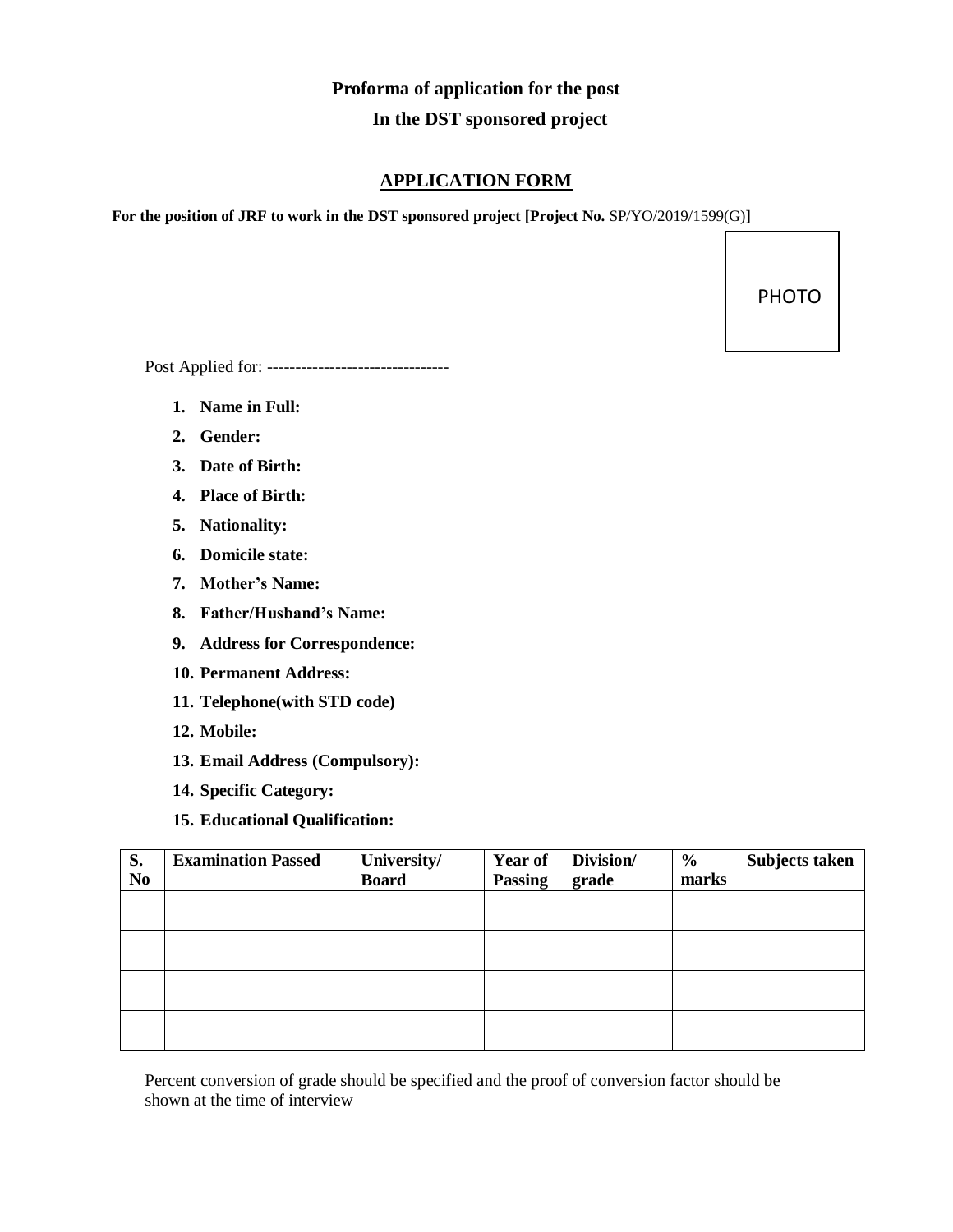### **16. Details of Previous Experience:**

| S.No | Name of the Employer with full<br>address | <b>Salary</b><br><b>Drawn</b> | <b>Period of service</b>   Nature of Duties |  |
|------|-------------------------------------------|-------------------------------|---------------------------------------------|--|
|      |                                           |                               |                                             |  |
|      |                                           |                               |                                             |  |

If selected, minimum time required to join the post.....................days.

**17. References (minimum two), Name, Designation, Institute address, Mobile/Tel no and Email id**

| ------------------------------------- |                                        |
|---------------------------------------|----------------------------------------|
|                                       | -------------------------------------- |
|                                       |                                        |
|                                       |                                        |

**18. Any other relevant information:**

### **Declaration by the candidate:**

I affirm that the information given in this application is true and correct. I also fully understand that if at any stage, it is discovered that an attempt has been made by me to willfully conceal or misrepresent the facts, my candidature may be summarily rejected or my employment terminated with immediate effect.

Place: ………… Date: …………

(Candidate Name & Signature)